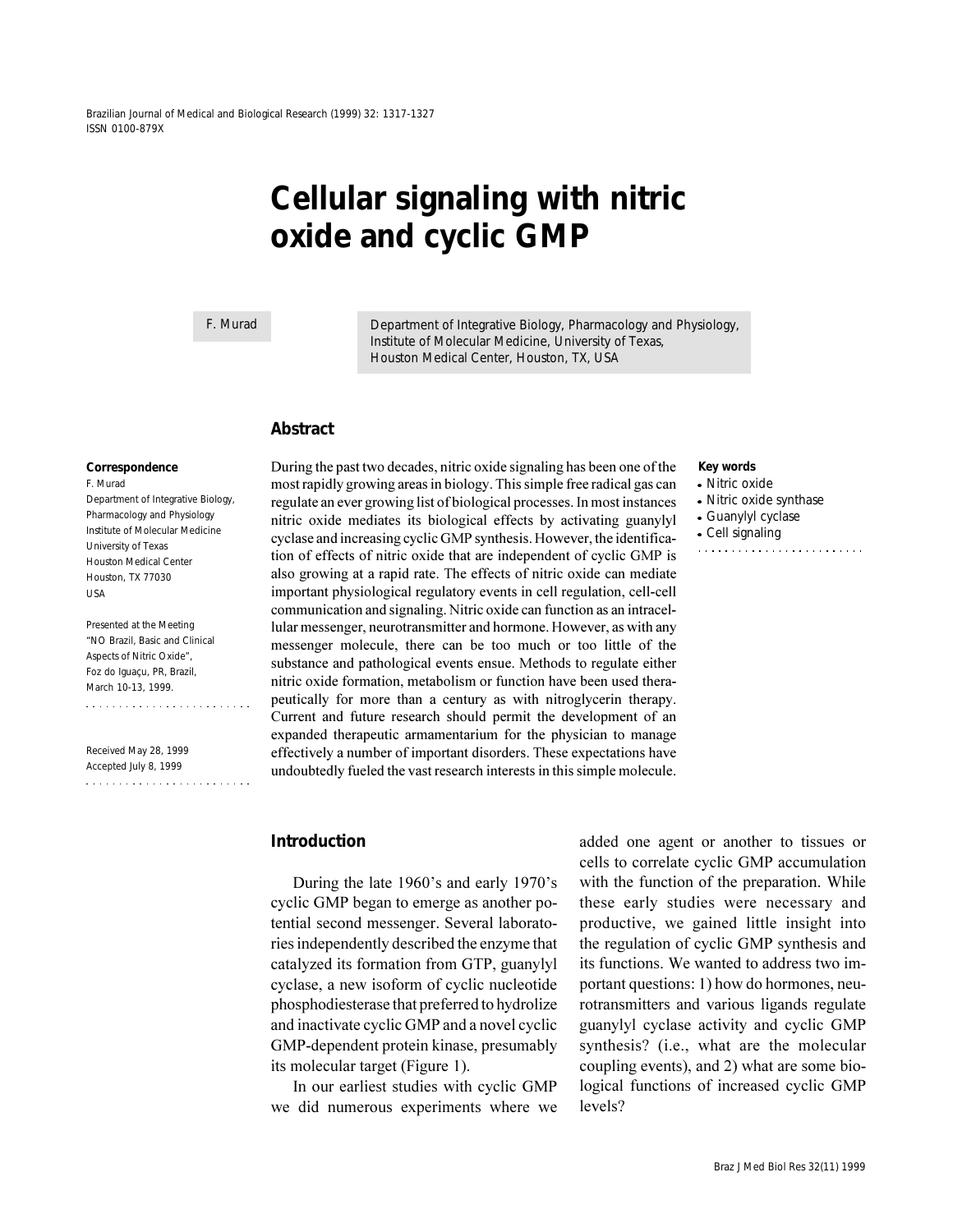#### **Isoforms of guanylyl cyclase**

About 1973, Hiroshi Kimura and I began to examine guanylyl cyclase in cell-free systems. We learned that there was activity in both high speed supernatant and particulate fractions of most tissues. Furthermore, the activities were quite different (1-3). While both activities were inhibited by ATP, the soluble activity was more sensitive to ATP inhibition. Detergents increased the soluble activity 50 to 100% and the particulate activity 3- to 7-fold. Calcium ion could either activate or inhibit activity depending upon its concentration, but the soluble and particulate activates had different sensitivities to these effects. The most striking difference was that the soluble activity gave linear kinetics (double reciprocal plots) with regard to the substrate GTP, while the particulate activity gave curvilinear double reciprocal plots indicating cooperativity with respect to GTP. The Hill coefficient of the soluble enzyme was 1.0 while the particulate activity had a Hill coefficient of 1.7 (1-3).

From our subsequent work with the characterization and purification of the enzyme and the cloning of the cDNA's for guanylyl cyclase we were able to demonstrate that several isoforms and separate gene products were present in tissue (4-7). Similar studies have since been done by other laboratories, most notably in the laboratories of David Garbers and Gunter Schultz. Today we know that numerous soluble and particulate isoforms can exist (4-7).

5-GMP

protein phosphorylation



# **Effects of azide, hydroxylamine and nitrite on cyclic GMP formation**

Our initial reaction to these data was that we were dealing with two different isoforms of guanylyl cyclase, one in the cytosolic compartment and one in the membranous compartment or organelles. However, we could not exclude that such effects were due to artefacts and experiments with crude high speed soluble and particulate preparations. Contaminating phosphatases, nucleotidases and cyclic nucleotide phosphodiesterases could also explain our observations. At the time we had no desire or plans to purify the protein(s). A simpler approach was to add azide, pyrophosphate, hydroxylamine, other phosphodiesterase inhibitors, fluoride, etc. individually or in combination and recharacterize the crude soluble and particulate guanylyl cyclase. Quite surprisingly, we found that azide, hydroxylamine and nitrite activated most but not all preparations (8- 11). This was an exciting observation for us, because many hormones or ligands that increased cyclic GMP accumulation in intact cells failed to increase cyclic GMP synthesis in cell-free preparations. We, therefore, thought that hormone-receptor coupling to guanylyl cyclase activation would be a complicated molecular event that was disrupted in cell-free preparations. This was indeed the case as summarized below. We thought that the ability of azide, hydroxylamine and nitrite to increase cyclic GMP synthesis in intact and cell-free preparations could be used to understand hormonal regulation of guanylyl cyclase.

#### **Discovery of proteins required for azide activation and inhibition**

The activation by azide had a brief time lag before the time course became linear (8- 11). Furthermore, the activation required air or oxygen and could be enhanced by the addition of thiols (8-11). This suggested that

Figure 1 - Enzymes involved in cyclic GMP synthesis, metabolism and function.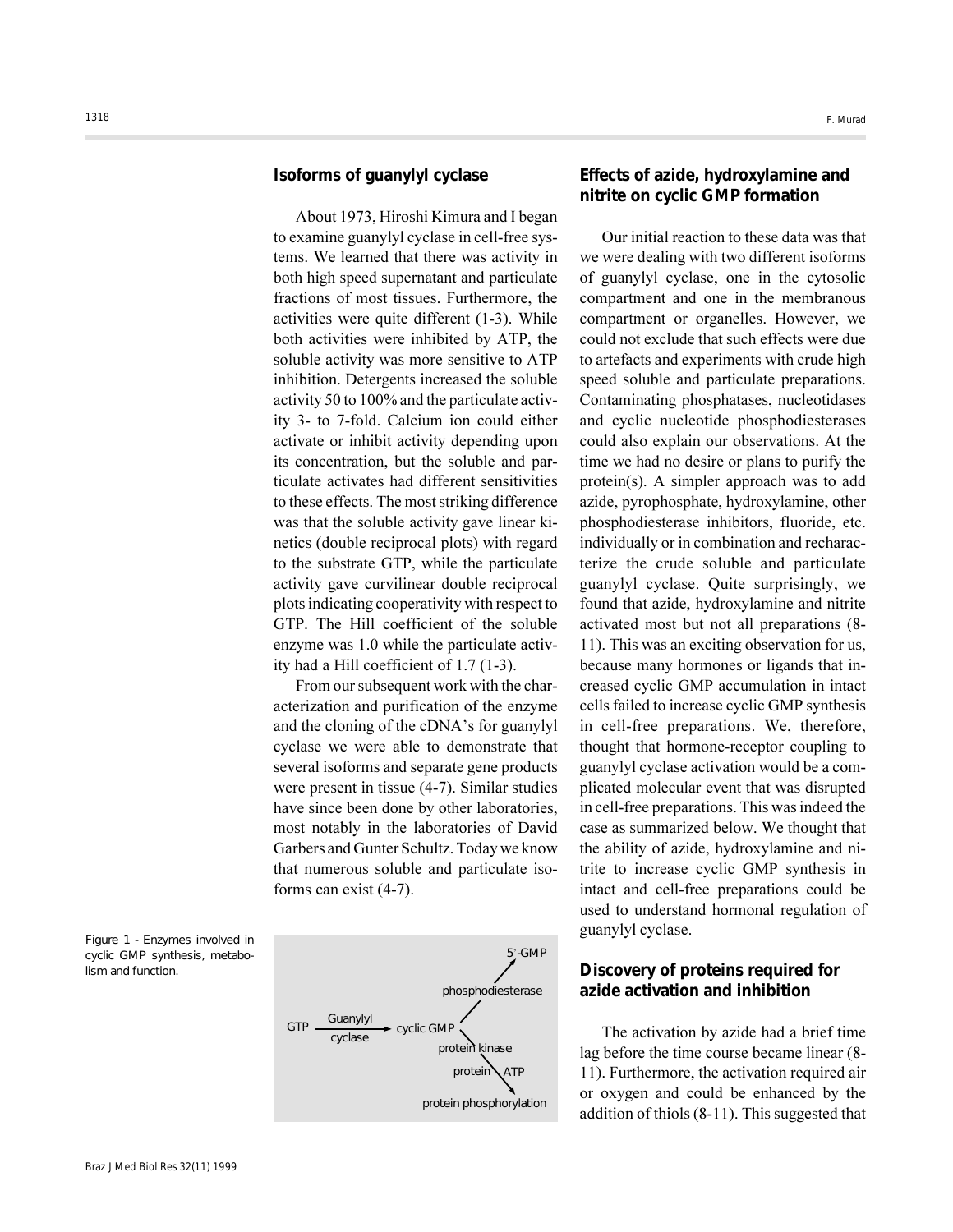azide might be converted to another compound that served as the activating species. We then did a simple and obvious experiment where we mixed cell extracts that were activated by azide with extracts that were not activated.

We mixed crude supernatant fractions of rat liver that could be activated with azide with fractions of rat brain and rat heart, tissues without azide effects on guanylyl cyclase (Table 1; 8-11). Mixing extracts of liver with cerebral cortex resulted in an increased azide effect, while mixing liver extracts with heart extracts resulted in a loss of the azide effect. Our interpretation of these data was that azide activation required the presence of another factor present in liver extracts that when added to cerebral cortex permitted azide to activate the enzyme from both tissue extracts. Furthermore, heart extracts possessed one or more factors that blocked azide activation in the heart extracts and in liver extracts in the mixing experiments. Subsequent experiments proved these hypotheses to be true. The apparent activating factor(s) in liver and the inhibitor(s) in heart were nondialyzable and heat labile.

We decided to purify and characterize these activators and inhibitors (8-15). We thought that if we understood the mechanism of azide activation of guanylyl cyclase, perhaps we could reconstitute the appropriate materials to observe hormonal activation of guanylyl cyclase in cell-free preparations. This turned out to be the optimal approach and led us to the discovery of the first biological effects of nitric oxide.

We purified rat liver extracts and found that the macromolecular factor required for azide activation was catalase (8-15). Other heme-containing proteins such as horseradish peroxidase, however, could substitute for the catalase requirement (8-15). The factors in heart extracts were also purified and were hemoglobin and myoglobin (8-15). It became apparent that heme-containing proteins either permitted azide to activate

guanylyl cyclase or blocked its activation.

# **Effects of azide and nitrovasodilators on guanylyl cyclase activation, cyclic GMP accumulation in intact cells, and smooth muscle relaxation**

Azide, hydroxylamine and nitrite not only activated guanylyl cyclase in cell-free extracts but also increased cyclic GMP accumulation in numerous tissues and cell types (8-15). We also developed a rather homogenous bovine tracheal smooth muscle preparation where we could monitor motility in an organ bath with the addition of various agents and after quick freezing tissue segments we could measure cyclic nucleotide levels (16- 19). It was obvious that we should also add these new guanylyl cyclase activators to bovine tracheal smooth muscle segments and measure motility and cyclic GMP accumulation. We found that these agents increased cyclic GMP levels as expected and simultaneously caused relaxation in precontracted muscles (16-19). Similar results were observed when we examined gastrointestinal smooth muscle segments (16-19). We intentionally avoided vascular segments due to the heterogeneity of the preparations with endothelial cells, blood cells, fibroblasts, etc. We felt that we could not determine the cell types in which the cyclic GMP accumulation would occur due to the marked cellular het-

Table 1 - Effects of NaN<sub>3</sub> on soluble guanylyl cyclase from rat liver, heart and cerebral cortex.

From Ref. 15, with permission.

| Enzyme                  | Cyclic GMP                                                                |       | Ratio      |
|-------------------------|---------------------------------------------------------------------------|-------|------------|
|                         | $-NaN3$<br>$+$ NaN <sub>3</sub><br>(pmol min $^{-1}$ mg protein $^{-1}$ ) |       | $+N_3/N_3$ |
| I iver                  | 38.8                                                                      | 595.4 | 15.3       |
| Heart                   | 23.0                                                                      | 23.2  | 1.0        |
| Cerebral cortex         | 46.0                                                                      | 42.0  | 0.9        |
| $liver + heart$         | 27.3                                                                      | 23.1  | 0.8        |
| Liver + cerebral cortex | 23.0                                                                      | 899.0 | 39.1       |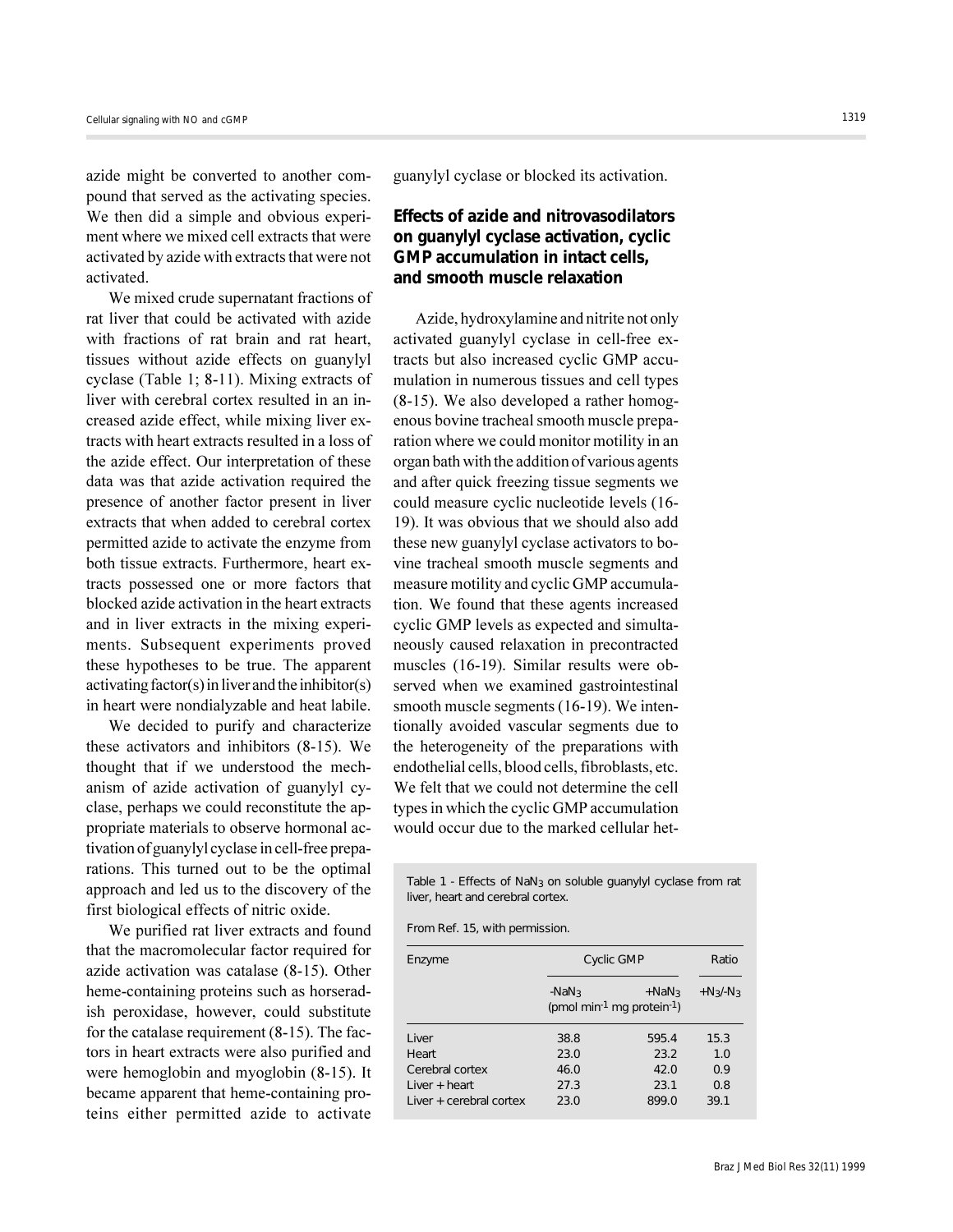erogeneity. Thus, a correlation of cyclic GMP accumulation and muscle motility would be difficult.

After finding that these agents relaxed smooth muscle and that the increase in cyclic GMP was coincident with or preceded relaxation, we began to examine other smooth muscle relaxants such as nitroglycerin, nitroprusside, hydrazines, etc. (see Figure 2; 13-19). All of these agents increased cyclic GMP levels in smooth muscle, as well as other tissues, caused smooth muscle relaxation and activated guanylyl cyclase in most cell-free tissue extracts. We began to call these new guanylyl cyclase activators "nitrovasodilators". While these new nitrovasodilators did not require catalase to activate guanylyl cyclase preparations, their effects were inhibited by hemoglobin and myoglobin.

# **Discovery of the biological effects of nitric oxide**

The effects of the growing list of "nitrovasodilators" with nitro or nitroso functionalities and the effects of heme-containing macromolecules as factors for either activation or inhibition of these agents suggested



Figure 2 - Effects of nitrovasodilators on cyclic GMP synthesis. From Refs. 13 and 15, with permission.

to us that perhaps the active intermediate or proximal activator of guanylyl cyclase could be nitric oxide. This was indeed the case (14- 20). Our first chemical generator to produce nitric oxide and ventilate the gas into guanylyl cyclase incubations was a success (16-20). Nitric oxide, unlike some other activators and nitrovasodilators, increased the activity of most guanylyl cyclase preparations and increased cyclic GMP levels in virtually all tissues tested with few exceptions. Since this was the first and only example of a freeradical activating an enzyme, we committed ourselves to purifying the isoforms of guanylyl cyclase to homogeneity to reexamine the effects of nitric oxide. We could not exclude the possibility that nitric oxide was being converted to yet some other activating species or that it was not inhibiting an inhibitor of the enzyme in our crude preparations.

After purifying the soluble guanylyl cyclase to homogeneity, nitric oxide activation was still observed (15,21). In fact, the apparent  $K_{\text{act}}$  (activation constant) for nitric oxide continued to decrease as we purified the enzyme and removed materials that trapped or complexed nitric oxide. Purified soluble guanylyl cyclase has a  $K_{act}$  or EC50 for nitric oxide in the order of 1 to 10 nM depending upon the conditions of the assay and the presence of other materials such as thiols, proteins, sugars, etc. (22). These latter agents can act as traps or scavengers to form nitro or nitroso adducts and complexes to increase the  $K_{\text{act}}$  or EC50. In some cases these complexes can themselves be nitrovasodilators or nitric oxide "prodrugs" to rerelease nitric oxide under favorable conditions.

# **Is nitric oxide a natural endogenous guanylyl cyclase activator?**

We proposed in 1978 that nitric oxide formation from some endogenous precursor could perhaps explain hormone, autacoid and neurotransmitter effects on cyclic GMP synthesis in intact cells and tissue (13,15).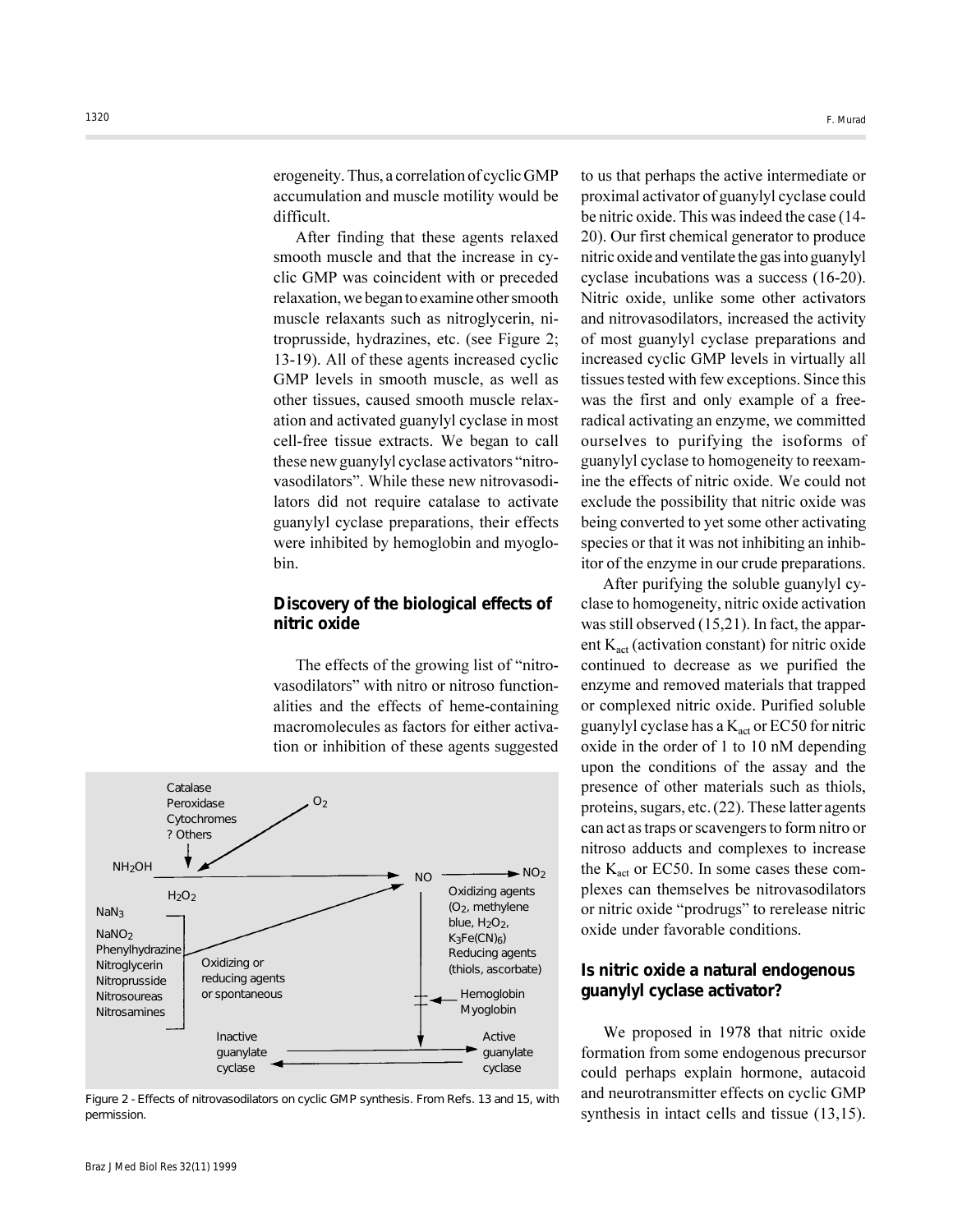Perhaps appropriate hormone treatment could influence the redox state of cells and/or the formation and metabolism of nitric oxide. We thought that some major technical advance would be required in order to test this hypothesis. If, indeed, nitric oxide was an endogenous regulator of the enzyme, one would expect that tissue levels of nitric oxide would be about 1 to 10 nM (levels near the  $K_{act}$  or EC50) in order to be physiologically relevant and permit the fluctuations in nitric oxide concentrations to control enzyme activity. If the concentrations in tissue were much higher, one would expect the enzyme to always be activated and the physiological significance of nitric oxide would be less convincing and meaningful. Unfortunately, the assays for nitric oxide and its oxidation products (nitrite and nitrate) were crude colorimetric and spectrophotometric assays that were several orders of magnitude less sensitive than needed (about millimolar to micromolar). Thus, our hypothesis remained untestable for several years.

#### **Discovery of EDRF**

In 1980 Furchgott (21) presented a seminar in our department while I was at the University of Virginia. He was excited about his discovery of endothelial-derived relaxing factor (EDRF) and the ability of endothelial cells to generate and release a labile substance that produced relaxation of the underlying smooth muscle in vascular segments. The effects of EDRF shared many of the features and properties of nitrovasodilators and I suggested to him that perhaps increased cyclic GMP levels could explain his observation with light-induced and endothelium-induced relaxation. We even planned a collaboration to test this hypothesis which never materialized because of our subsequent move to Stanford University in 1981.

We then proceeded ourselves to demonstrate that EDRF formation did, indeed, increase cyclic GMP synthesis in the smooth muscle compartment of rat aorta segments with a variety of endothelium-dependent vasodilators such as acetylcholine, thrombin, ATP, bradykinin, etc. (23-29). We continued the work to also show that EDRF formation increased cyclic GMP-dependent protein kinase activity and altered protein phosphorylation of many endogenous smooth muscle proteins including the dephosphorylation of myosin light chain (23-29).

Cyclic GMP accumulation with nitrovasodilators or endothelium-dependent vasodilators produced similar effects on cyclic GMP accumulation, cyclic GMP-dependent protein kinase activation and altered  ${}^{32}PO_4$  incorporation in the same family of proteins (23-29). Subsequently, we and others found that cyclic GMP decreased phosphoinositide metabolism and the formation of inositol phosphates including inositol trisphosphate by decreasing phospholipase C activity (30). These and other effects of cyclic GMP would be expected to decrease cytosolic free calcium and the activity of myosin light chain kinase, a calcium/calmodulindependent enzyme. The effect of cyclic GMPelevating agents to decrease cytosolic free calcium levels has been subsequently shown by many laboratories.

Because of the similarities of the effects of nitrovasodilators and EDRF-producing agents, we came to view EDRF as the "endogenous nitrate or endogenous nitrovasodilator" (28). Subsequently we and a number of laboratories showed that the effects of EDRF could be blocked with methylene blue, hemoglobin and other inhibitors of nitrovasodilator activation of guanylyl cyclase (see Figure 3). The effects of nitric oxide or EDRF can also be mimicked by atriopeptins which selectively activate particulate guanylyl cyclase (28,31,32). In fact, we showed that one of the atriopeptin receptors (ANF-R1) is the extracellular domain of the transmembrane particulate guanylyl cyclase (33). This work has been confirmed by the cDNA cloning studies from Garbers' laboratory (34).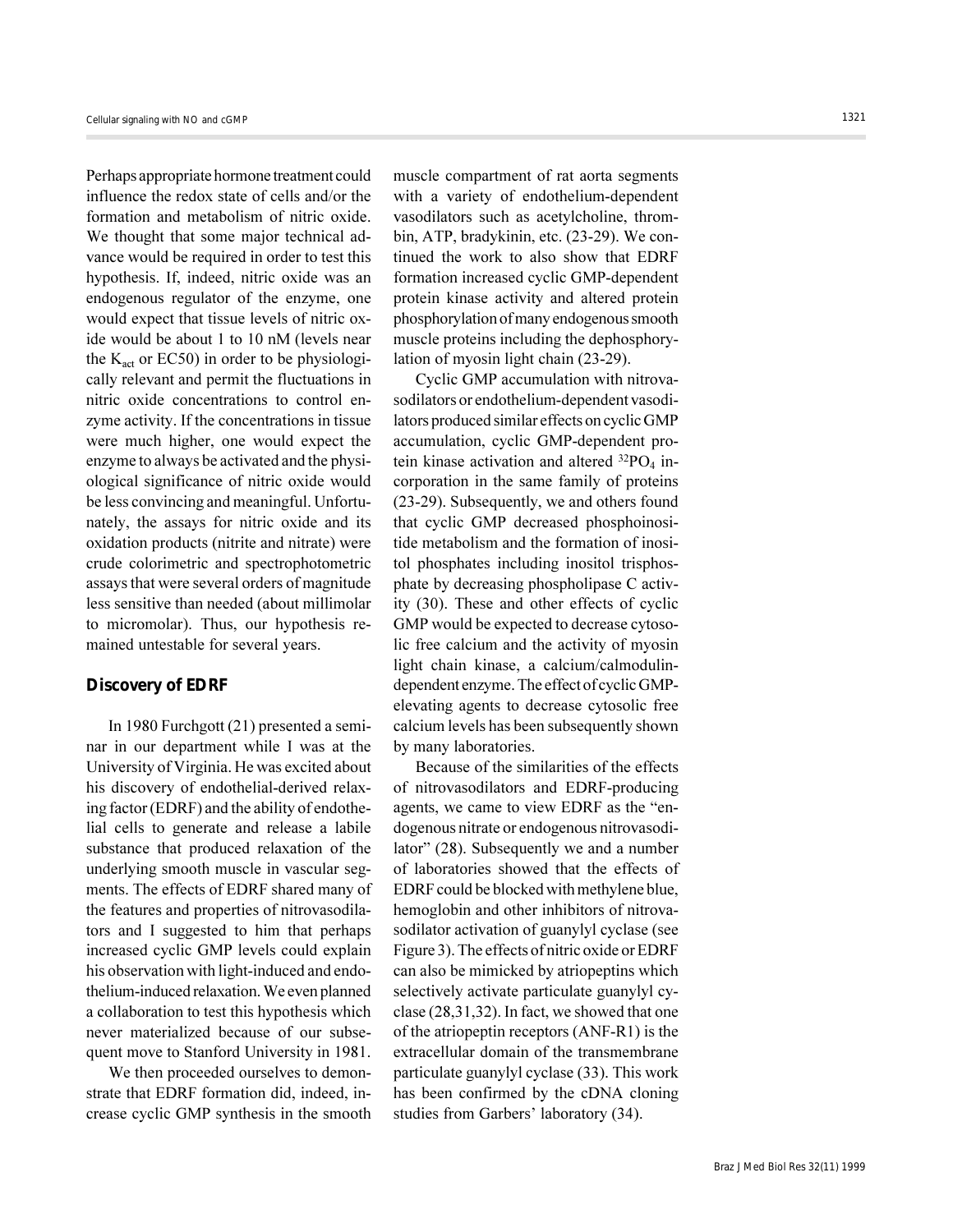# **Effects of L-arginine on guanylyl cyclase activation and nitrite and nitrate formation**

In 1982 Degucci's laboratory reported that brain and/or neuroblastoma extracts possessed an endogenous substance that activated crude or partially purified preparations of soluble guanylyl cyclase (35). Furthermore, this substance was identified as Larginine. Activation by L-arginine was blocked by hemoglobin and methylhydroxylamine, which blocked the effects of nitrovasodilators. We confirmed their observations and also found that L-arginine failed to block highly purified guanylyl cyclase (Murad F, unpublished observations).

Shortly thereafter Hibbs' laboratory in 1987 found that the cytotoxic effects of macrophages on tumor cells correlated with the accumulation of nitrite and nitrate in the conditioned media (36). The cytotoxic effects and accumulation of nitrite and nitrate were increased with L-arginine and blocked with L-arginine analogues such as L-Nmethyl arginine.

These were important observations that

rapidly made sense in our laboratory and many other laboratories (37-40).

# **Characterization of nitric oxide synthase and its isoforms**

Many laboratories including our own began to characterize, purify and clone this novel synthetic pathway that converted Larginine to nitric oxide and citrulline. Initially the most active laboratories included Marleta and Stuehr, Palmer and Moncada, Bredt and Snyder, Stuehr and Nathan and our own laboratory (see 5-7 and references therein).

The first nitric oxide synthase (NOS) isoform to be purified was the neuronal or brain NOS or NOS-1, also called type I NOS or constitutive NOS. This was followed shortly thereafter by NOS-2 or inducible NOS, also type II NOS, and then NOS-3 or endothelial NOS, type III NOS. Monoclonal and polyclonal antibodies to the purified isoforms and synthetic peptide fragments were produced as were the cDNA clones for these three gene products (see 5-7 and references therein). The chromosomal location

Figure 3 - Effects of endothelium-dependent vasodilators, nitrovasodilators and atriopeptins on cyclic GMP synthesis and vascular smooth muscle relaxation. NO, Nitric oxide; EDRF, endothelium-derived relaxing factor; ANF-1,2, atrial natriuretic factor 1 and 2; PLC, phospholipase C; DG, diacylglycerol; PI, phosphoinositides; IP, inositol phosphates.

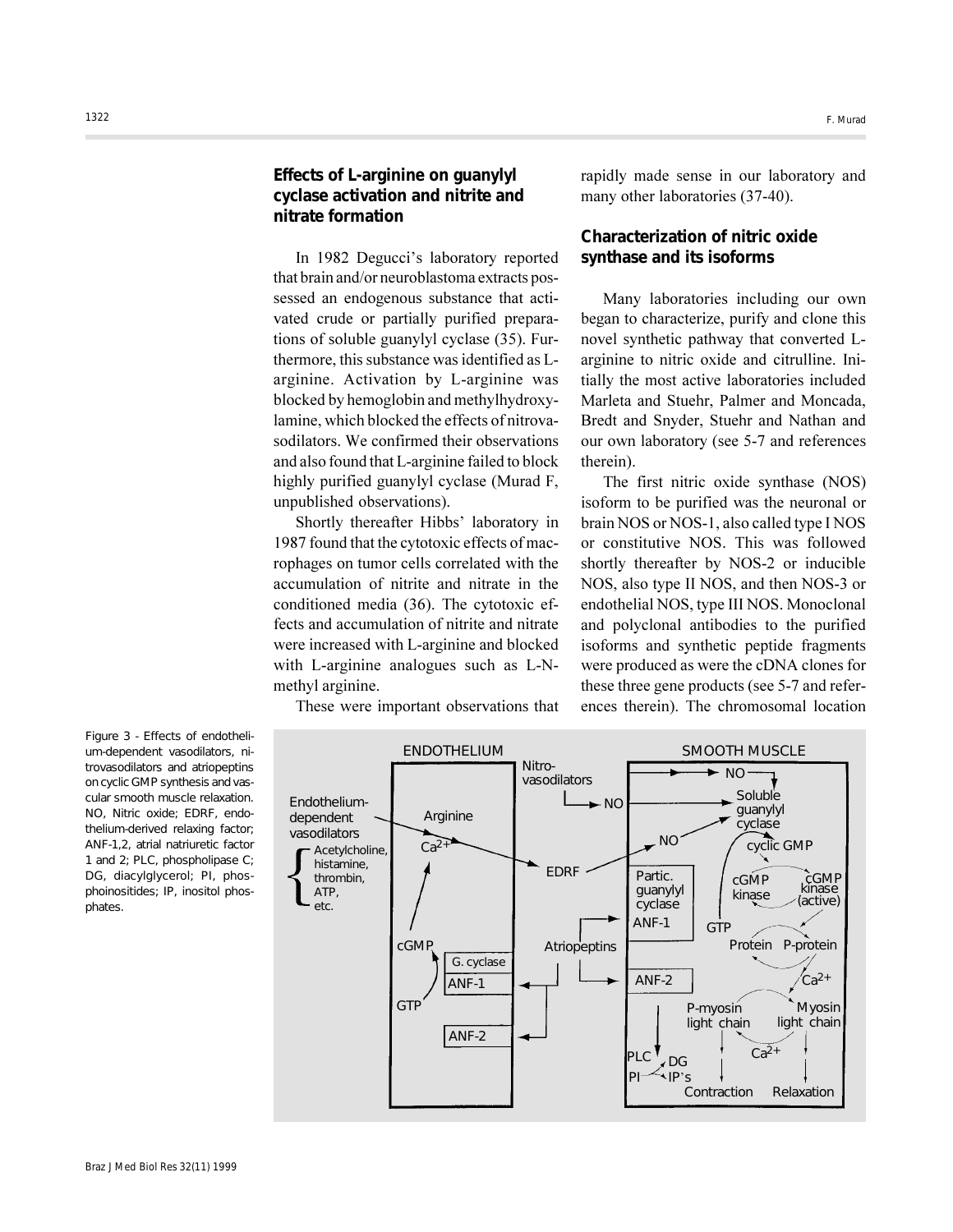for each isoform has been identified as have the numerous cosubstrates, cofactors and prosthetic groups  $(O_2, NADPH, FMN, FAD,$ tetrahydrobroptein, and heme) (see 7 and references therein). All three isoforms are regulated by calmodulin but only NOS-1 and NOS-3 have apparent regulation with altered cytosolic free calcium concentrations. NOS-2 contains calmodulin as a bound component or subunit after translation and assembly such that dependency upon cytosolic free calcium levels is not demonstrable. The catalytically active isoforms exist as homodimers with tetrahydrobiopterin and heme serving to facilitate dimer formation. The carboxy terminal domain has considerable homology between the isoforms, and is homologous to cytochrome P450. The amino terminal domain has less homology. The homology of the three isoforms is only about 50 to 60% while the homology of a given isoform between species can be as great as 85 to 92%.

NOS converts L-arginine to L-hydroxyarginine and subsequently to nitric oxide and citrulline as summarized in Figure 4. The transfer of electrons for the oxidation of the guanidino nitrogen of L-arginine and the precise role of each cofactor remain unresolved. This continues as an active area of investigation in many laboratories. Current X-ray crystallography studies with enzyme fragments should help elucidate the role of the cofactors and the enzyme mechanism.

Presumably the *in situ* activity of NOS can be regulated by the availability of substrate, cofactors and prosthetic groups. However, to date most of the regulation of NOS-1 and NOS-3 has focused on the alterations of cytosolic free calcium caused by a myriad of hormones, autacoids, neurotransmitters, etc. (see Figure 5).

NOS-2 does not appear to be present under normal conditions in most cells. However, upon exposure to endotoxin (LPS), interferon  $\gamma$ , IL1, TNF $\alpha$  and other proinflammatory cytokines the levels of mRNA,

protein and catalytic activity begin to increase within 1 h and reach maximal levels in 6 to 18 h. Various antiinflammatory cytokines and glucocorticoids can decrease the induction of NOS-2. It is thought that some of the pharmacological and biological effects of these factors may be explained by



Figure 4 - The nitric oxide synthetic pathway. NADPH, Nicotinamide adenine dinucleotide phosphate.



Figure 5 - Hormonal regulation of nitric oxide (NO) and cyclic GMP formation. NADPH, Nicotinamide adenine dinucleotide phosphate; FMN, flavin mononucleotide; FAD, flavin adenine dinucleotide; NMA, L-N-methyl arginine; NNA, L-N-nitro arginine.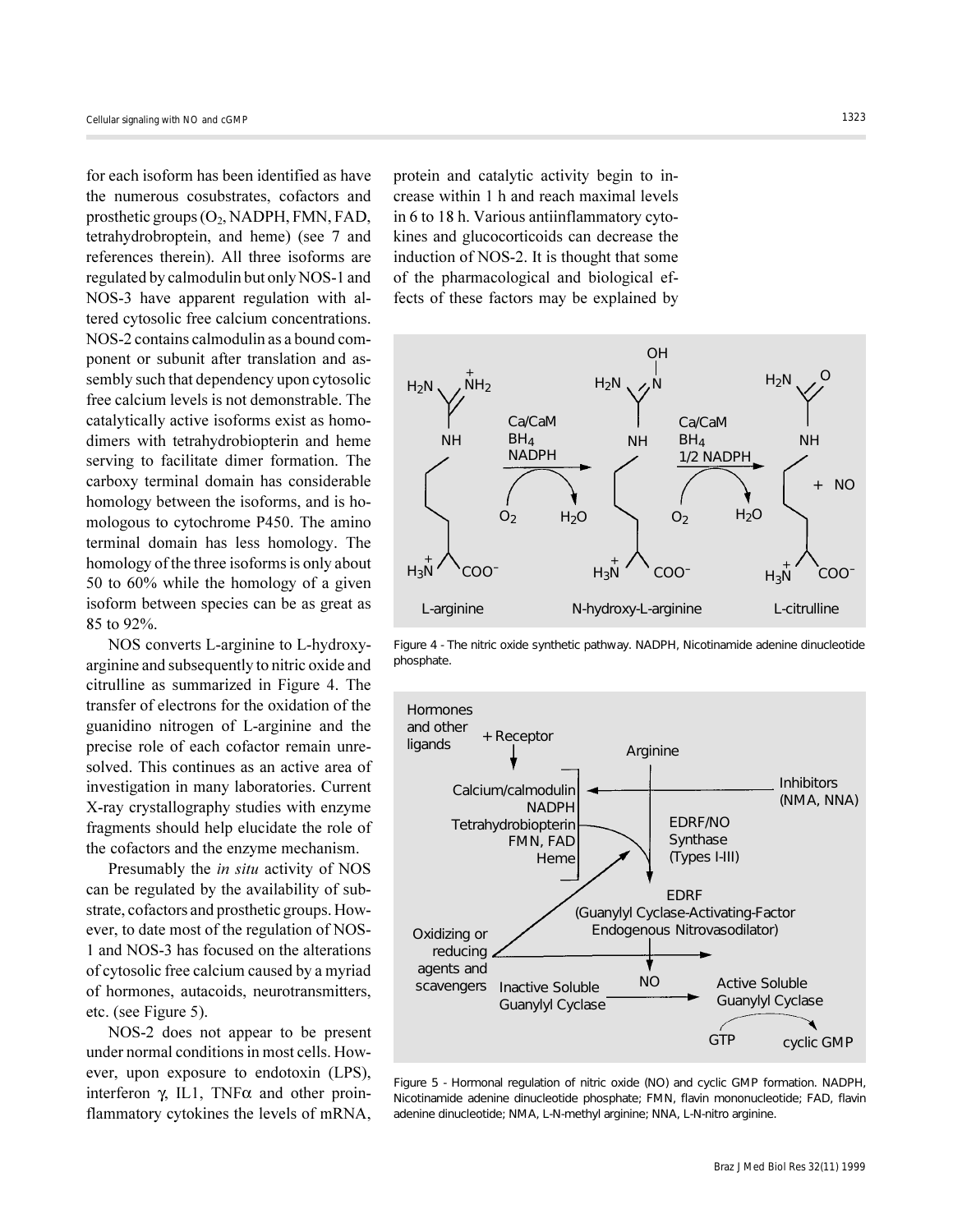increased or decreased nitric oxide formation. For example, the hypotension observed in septic shock as well as the ensuing "multiple organ failure syndrome" may be due to excessive nitric oxide formation.

# **Translational and post-translational modifications of NOS**

All of the isoforms can probably be phosphorylated by a variety of protein kinases including cyclic AMP-dependent protein kinase, cyclic GMP-dependent protein kinase, protein kinase C and Ca2+/calmodulin-dependent protein kinase. With phosphorylation the activity of the enzyme can be increased or decreased. However, the physiological relevance of phosphorylation to regulate enzyme activity or enzyme translocation from one cellular compartment to another is unknown (5-7,37-41 and references therein). In some cell-free systems with purified NOS-1 as many as 6 to 7 mol of phosphate can be incorporated into one monomer of protein (41).

NOS-3 is also myristoylated and palmitylated. The acylation probably participates in the location of this isoform in the plasma membrane and/or other organelles (42-45). Recently Michels' laboratory and Sessa's laboratory have described the association of NOS-3 with the caveolae of the plasma membrane (45). These structures also contain many other proteins participating in cell signaling events. Mechanisms to regulate and chaperon NOS-3 from the Golgi to the caveolae and the recycling of NOS-3 to the cytosol and perhaps back to the plasma membrane are areas of active investigation. These processes could perhaps serve as important sites for regulation and drug targeting.

The three gene products of NOS described to date, possible alternate mRNA splicing due to multiple promoters (i.e., NOS-1) (46) and various post-translational modifications should permit a multitude of NOS isoforms. Undoubtedly this will be a complex problem

to resolve with regard to NOS functions, regulation and selective inhibition (see below). Some cells possess only one isoform while other cells have several isoforms with different subcellular locations and perhaps different functions.

#### **NOS inhibitors**

Numerous NOS inhibitors have been described. Novel arginine-based and guanidine-based antagonists are areas of active investigation in both academic and industrial laboratories (see 5-7 and references therein). Most inhibitors to date are competitive antagonists and may be partly selective for one or another isoform. Commercially available compounds may show as much as 100- to 200-fold selectivity for one or another isoform. Unfortunately, to date, there are no specific inhibitors of one or another isoform. Such agents could prove invaluable to sort out the NOS isoforms in various cell types and the biological events that they regulate. Furthermore, investigations in this area could result in highly selective and perhaps specific and efficacious therapeutic agents without numerous side effects since one or more isoforms of NOS are found in virtually all cells with few exceptions. Currently, some NOS inhibitors are in clinical trials for patients in septic shock.

# **NO donors or prodrugs in clinical medicine**

A number of NO prodrugs have been used successfully since the use of nitroglycerin for angina pectoris more than a century ago. Other therapeutics of the "nitrovasodilator class" include nitroprusside, organic and inorganic nitrites and nitrates, nitrosamines, nitrogen mustards, hydrazines, nitrosoureas, etc. Many academic and industrial laboratories are actively synthesizing additional "NO-donors" that release NO at predictable rates in specific tissues or envi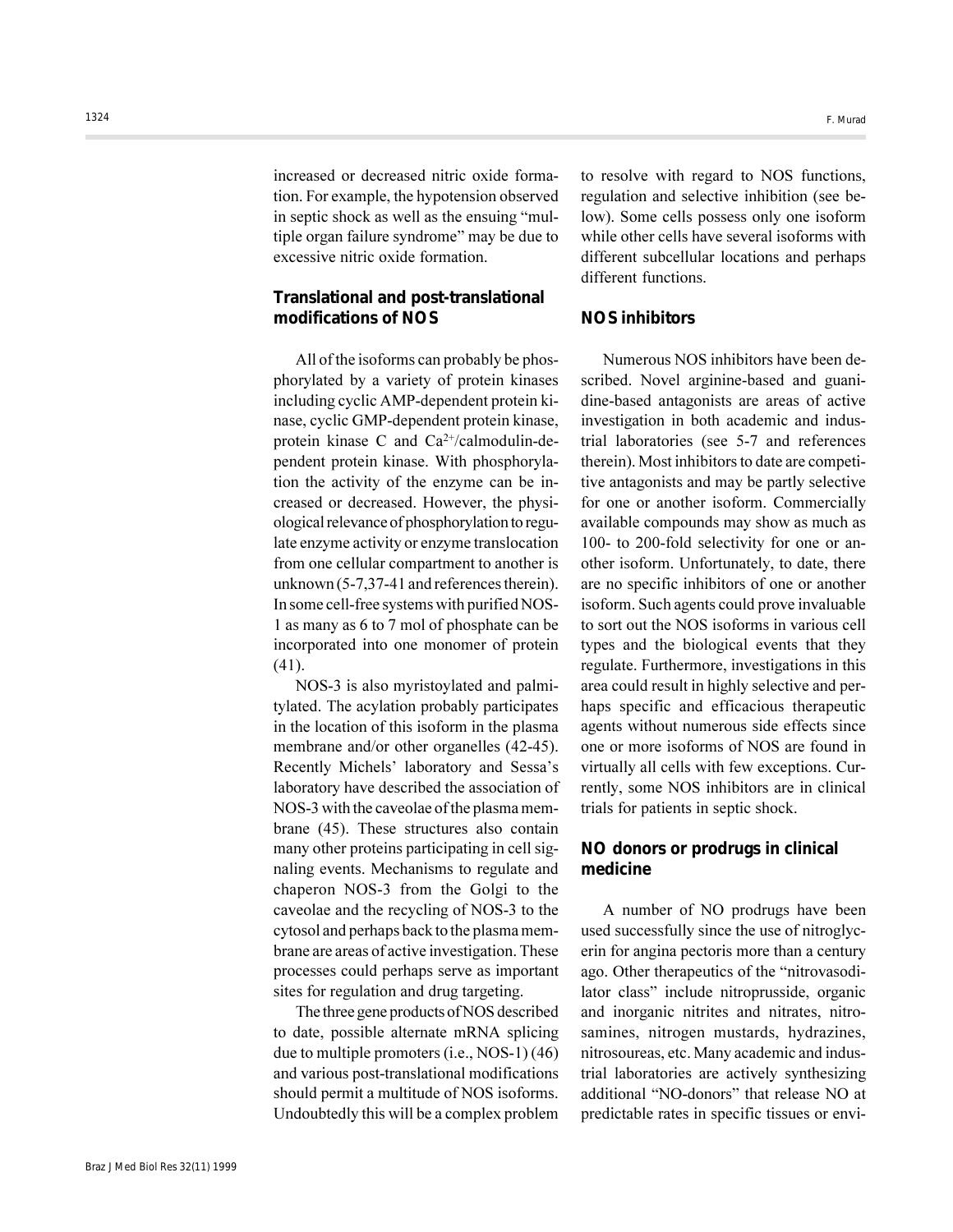ronments (see 7 and references therein).

A rapidly advancing area of clinical application is the inhalation of low concentrations of the NO gas (see 7 and references therein). Inhalation of low concentrations of NO has been beneficial in infants, children and adults with pulmonary hypertension, bronchospasm, and right to left cardiac shunts from congenital heart defects. Interestingly, nitric oxide at low concentrations is quite stable and minimally reactive. However, at higher concentrations NO can interact with many transition metals, heme-containing proteins, and thiol groups and can oxidize functionalities on polynucleotides (RNA and DNA) and proteins and can form strand breaks in polynucleotides (Figure 6).

#### **Conclusions**

Since our discovery of the first biological effects of nitric oxide more than two decades ago, more than 20,000 publications have appeared on this topic. However, numerous important questions remain to be addressed and answered. What excitement it has been for those of us who joined the field early and were able to see the major advances and progress in recent years!

In recent years a number of laboratories have made significant advances in nitric oxide research. Some areas of active research are listed in Table 2. Undoubtedly, other interesting areas will also emerge and require increasing research and attention.

# **References**

- 1. Kimura H & Murad F (1974). Evidence for two different forms of guanylate cyclase in rat heart. *Journal of Biological Chemistry*, 249: 6910-6919.
- 2. Kimura H & Murad F (1975). Two forms of guanylate cyclase in mammalian tissues and possible mechanisms for their regulation. *Metabolism*, 24: 439-445.
- 3. Kimura H & Murad F (1975). Increased particulate and decreased soluble guany-



Figure 6 - Fate of nitric oxide (NO). NOS, NO synthase.



- **Transcriptional regulation**
- Overexpression and gene therapy  $\blacksquare$
- Gene knockouts
- Histochemistry, hybridization
- **Acylation, phosphorylation, etc.**
- Cell types with NOS isoforms and functions
- Cyclic GMP-mediated effects  $\blacksquare$
- $\blacksquare$ Non-cyclic GMP-mediated effects
- Selective/specific NOS inhibitors
- Novel NO donors

#### **Acknowledgments**

I would like to thank the numerous trainees and collaborators who have shared in this work with me. I also wish to thank numerous agencies for their past grant support and Mrs. Marcia Waldbillig for typing this manuscript.

late cyclase activity in regenerating liver, fetal liver, and hepatoma. *Proceedings of the National Academy of Sciences, USA*, 72: 1965-1969.

- 4. Waldman SA & Murad F (1987). Cyclic GMP synthesis and function. *Pharmacological Reviews*, 39: 163-196.
- 5. Murad F (Editor) (1994). Cyclic GMP synthesis, metabolism and function. In: *Advances in Pharmacology*. Vol. 26. Academ-

ic Press, New York.

- 6. Murad F (1994). The role of nitric oxide in modulating guanylyl cyclase. *Neurotransmission*, 10: 1-4.
- 7. Ignarro L & Murad F (Editors) (1995). Nitric oxide: biochemistry, molecular biology, and therapeutic implications. In: *Advances in Pharmacology*. Vol. 34. Academic Press, New York.
- 8. Kimura H, Mittal CK & Murad F (1975).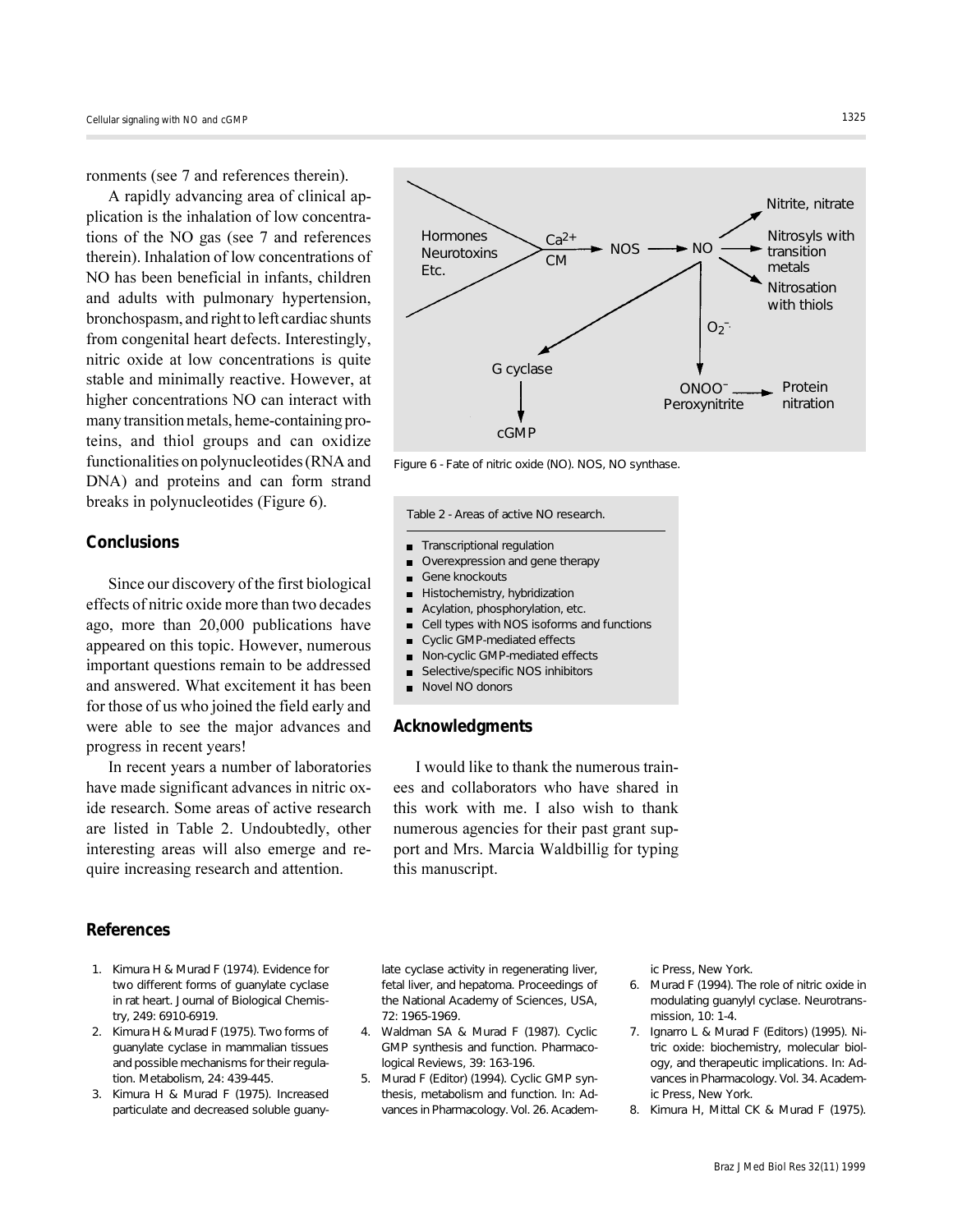Activation of guanylate cyclase from rat liver and other tissues with sodium azide. *Journal of Biological Chemistry*, 250: 8016-8022.

- 9. Mittal CK, Kimura H & Murad F (1975). Requirement for a macromolecular factor for sodium azide activation of guanylate cyclase. *Journal of Cyclic Nucleotide Research*, 1: 261-269.
- 10. Kimura H, Mittal CK & Murad F (1975). Increases in cyclic GMP levels in brain and liver with sodium azide, an activator of guanylate cyclase. *Nature*, 257: 700- 702.
- 11. Kimura H, Mittal CK & Murad F (1976). Appearance of magnesium guanylate cyclase activity in rat liver with sodium azide activation. *Journal of Biological Chemistry*, 251: 7769-7773.
- 12. Mittal CK, Kimura H & Murad F (1977). Purification and properties of a protein required for sodium azide activation of guanylate cyclase. *Journal of Biological Chemistry*, 252: 4348-4390.
- 13. Murad F, Mittal CK, Arnold WP, Katsuki S & Kimura H (1978). Guanylate cyclase: Activation by azide, nitro compounds, nitric oxide, and hydroxyl radical and inhibition by hemoglobin and myoglobin. *Advances in Cyclic Nucleotide Research*, 9: 145-158.
- 14. Murad F, Mittal CK, Arnold WP, Ichihara K, Braughler E & El-Zayat M (1978). Properties and regulation of guanylate cyclase: Activation by azide, nitro compounds and hydroxyl radical and effects of heme containing proteins. *Proceedings of the NATO Advanced Studies Institute on Cyclic Nucleotides*, Italy, 1977. In: Folca G & Paoletti R (Editors), *Molecular Biology and Pharmacology of Cyclic Nucleotides*. Elsevier, Amsterdam, 33-42.
- 15. Murad F, Mittal CK, Arnold WP & Braughler JM (1978). Effect of nitro-compound smooth muscle relaxants and other materials on cyclic GMP metabolism. *Proceedings of the 7th International Congress of Pharmacology*, Paris, France, July, 1978. In: Stocklet JC (Editor), *Advances in Pharmacology and Therapeutics. Vol. 3. Ions, Cyclic Nucleotides, Cholinergy*. Pergamon Press, New York, 123-132.
- 16. Katsuki S, Arnold W, Mittal CK & Murad F (1977). Stimulation of guanylate cyclase by sodium nitroprusside, nitroglycerin and nitric oxide in various tissue preparations and comparison to the effects of sodium azide and hydroxylamine. *Journal of Cyclic Nucleotide Research*, 3: 23-35.
- 17. Katsuki S, Arnold WP, Mittal CK & Murad F (1977). Stimulation of formation and ac-

cumulation of cyclic GMP by smooth muscle relaxing agents. *Proceedings of the 2nd Japanese Cyclic Nucleotide Conference*, July 7-9, Osaka, Japan, 44-50.

- 18. Katsuki S & Murad F (1977). Regulation of cyclic 3',5'-adenosine monophosphate and cyclic 3',5'-guanosine monophosphate levels and contractility in bovine tracheal smooth muscle. *Molecular Pharmacology*, 13: 330-341.
- 19. Katsuki S, Arnold WP & Murad F (1977). Effect of sodium nitroprusside, nitroglycerin and sodium azide on levels of cyclic nucleotides and mechanical activity of various tissues. *Journal of Cyclic Nucleotide Research*, 3: 239-247.
- 20. Arnold WP, Mittal CK, Katsuki S & Murad F (1977). Nitric oxide activates guanylate cyclase and increases guanosine 3',5' monophosphate levels in various tissue preparations. *Proceedings of the National Academy of Sciences, USA*, 74: 3203- 3207.
- 21. Furchgott R & Zarwodski J (1980). The obligatory role of endothelial cells in the relaxation of arterial smooth muscle to acetylcholine. *Nature*, 288: 373-376.
- 22. Braughler JM, Mittal CK & Murad F (1979). Purification of soluble guanylate cyclase from rat liver. *Proceedings of the National Academy of Sciences, USA*, 76: 219-222.
- 23. Rapoport RM & Murad F (1983). Agonistinduced endothelial-dependent relaxation in rat thoracic aorta may be mediated through cyclic GMP. *Circulation Research*, 52: 352-357.
- 24. Rapoport RM & Murad F (1983). Endothelium-dependent and nitrovasodilator-induced relaxation of vascular smooth muscle: Role for cyclic GMP. *Journal of Cyclic Nucleotide and Protein Phosphorylation Research*, 9: 281-296.
- 25. Rapoport RM, Draznin MB & Murad F (1983). Endothelium-dependent vasodilator- and nitrovasodilator-induced relaxation may be mediated through cyclic GMP formation and cyclic GMP-dependent protein phosphorylation. *Transactions of the Association of American Physiology*, 96: 19-30.
- 26. Rapoport RM, Draznin MB & Murad F (1983). Endothelium dependent relaxation in rat aorta may be mediated through cyclic GMP-dependent protein phosphorylation. *Nature*, 306: 274-276.
- 27. Fiscus RR, Rapoport RM & Murad F (1983). Endothelium-dependent and nitrovasodilator-induced activation of cyclic GMP-dependent protein kinase in rat aorta. *Journal of Cyclic Nucleotide and*

*Protein Phosphorylation Research*, 9: 415- 425.

- 28. Rapoport RM & Murad F (1984). Effect of cyanide on nitrovasodilator-induced relaxation, cyclic GMP accumulation and guanylate cyclase activation in rat aorta. *European Journal of Pharmacology*, 104: 61- 70.
- 29. Rapoport RM, Draznin M & Murad F (1982). Sodium nitroprusside-induced protein phosphorylation in intact rat aorta is mimicked by 8-bromo-cyclic GMP. *Proceedings of the National Academy of Sciences, USA*, 79: 6470-6474.
- 30. Hirata M, Kohse K, Chang CH, Ikebe T & Murad F (1990). Mechanism of cyclic GMP inhibition of inositol phosphate formation in rat aorta segments and cultured bovine aortic smooth muscle cells. *Journal of Biological Chemistry,* 265: 1268- 1273.
- 31. Winquist RM, Faison EP, Waldman SA, Schwartz K, Murad F & Rapoport RM (1984). Atrial natriuretic factor elicits an endothelium independent relaxation and activates particulate guanylate cyclase in vascular smooth muscle. *Proceedings of the National Academy of Sciences, USA*, 81: 7661-7664.
- 32. Waldman SA, Rapoport RM & Murad F (1984). Atrial natriuretic factor selectively activates particulate guanylate cyclase and elevates cyclic GMP in rat tissues. *Journal of Biological Chemistry*, 259: 14332-14334.
- 33. Kuno T, Andresen JW, Kamisaki Y, Waldman S, Chang LY, Saheki S, Leitman DC, Nakane M & Murad F (1986). Copurification of an atrial natriuretic factor receptor and particulate guanylate cyclase from rat lung. *Journal of Biological Chemistry*, 261: 5817-5823.
- 34. Garbers DL (1991). Guanyl cyclase linked receptors. *Pharmacology and Therapeutics*, 50: 337-345.
- 35. Degucci T & Yoshiako M (1982). L-Arginine identified as an endogenous activator for soluble guanylate cyclase from neuroblastoma cells. *Journal of Biological Chemistry*, 257: 10147-10152.
- 36. Hibbs J, Traintor R & Vanin Z (1987). Macrophage cytotoxicity. Role for l-arginine deaminase and imino nitrogen activation to nitrate. *Science*, 235: 473-474.
- 37. Murad F (1988). The role of cyclic GMP in the mechanism of action of nitrovasodilators, endothelium-dependent agents and atrial natriuretic peptide. *Biochemical Society Transactions*, 16: 490-492.
- 38. Murad F, Leitman D, Waldman S, Chang CH, Hirata M & Kohse K (1988). Effects of